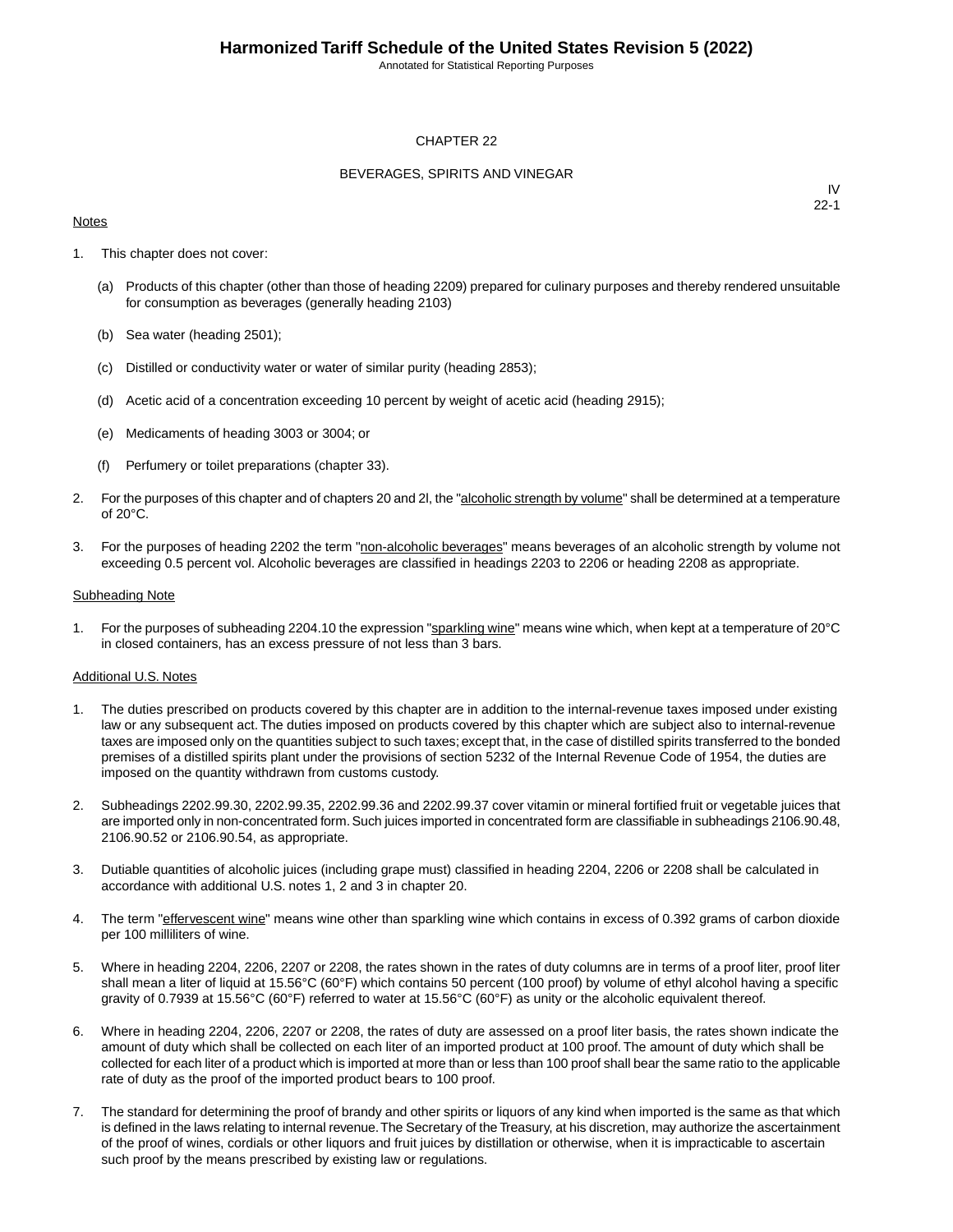Annotated for Statistical Reporting Purposes

IV 22-2

Additional U.S. Notes (con.)

- 8. Provisions for the free entry of certain samples of alcoholic beverages are covered by subheading 9811.00.20 of chapter 98.
- 9. For the purposes of heading 2209, the standard proof of vinegar is 4 percent by weight of acetic acid.

#### Statistical Note

- 1. The unit of quantity "kg cmsc" (kilograms cows' milk solids content) includes all cows' milk components other than water.
- 2. For a list of approved standards for "Certified organic", see General Statistical Note 6.
- 3. For the purposes of statistical reporting number 2206.00.1510, "hard cider" refers to a fermented beverage containing not more than 0.64 grams of carbon dioxide per 100 milliliters, derived from apples, pears or their concentrates, with no other fruit product or flavoring, and containing greater than 0.5 percent and less than 8.5 percent alcohol by volume.

#### Compiler's Note

The provisions of subchapter II of chapter 99 (Miscellaneous Tariff Bills or MTBs), the provisions of the Generalized System of Preferences (GSP) found in General Note 4 and most product exclusions from the additional tariffs on products of China in subchapter III of chapter 99 expired on December 31, 2020. However, no endnotes or footnotes relating to these provisions have been deleted as of the issue date of this edition.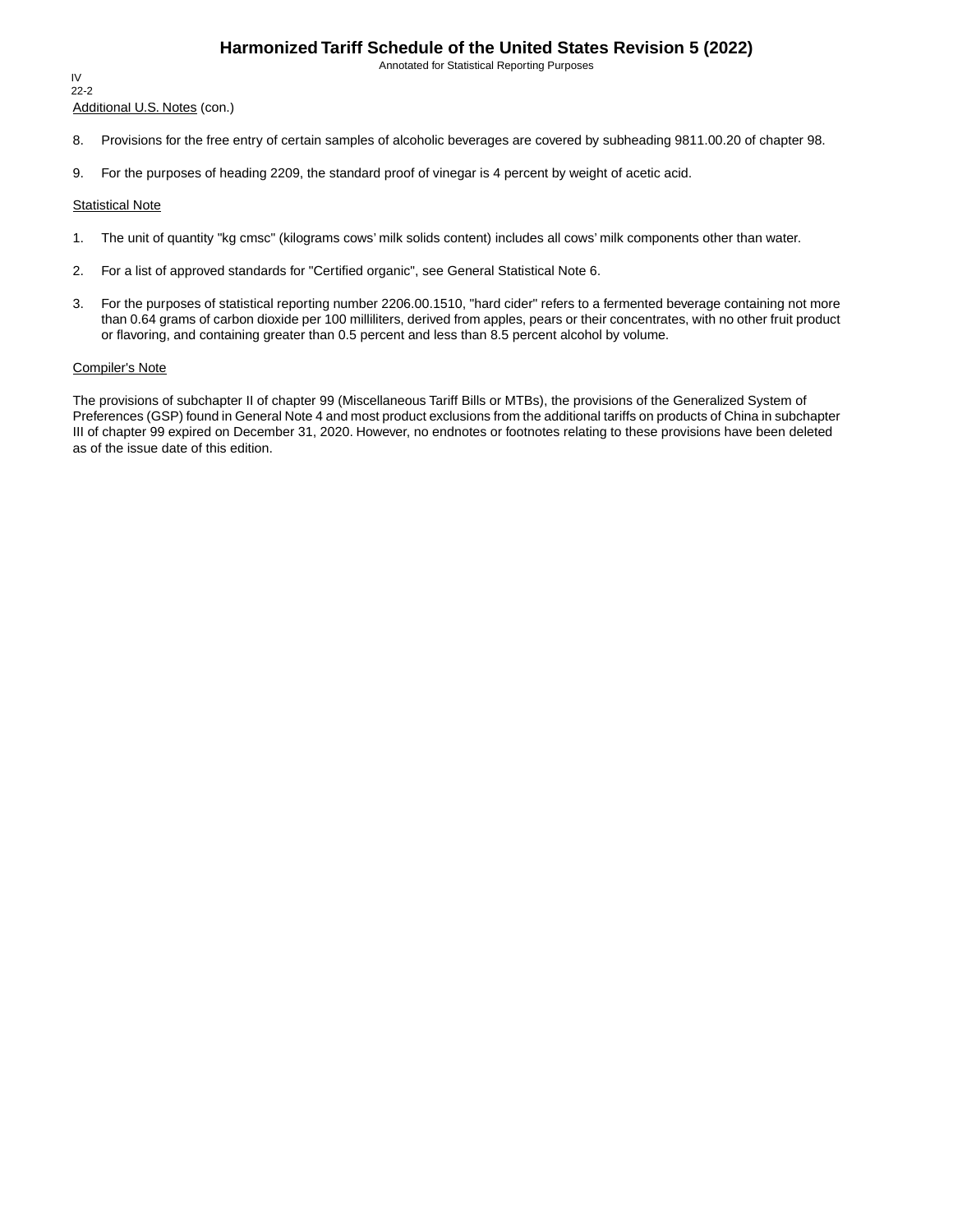Annotated for Statistical Reporting Purposes

| Heading/      | Stat.    |                                                                                                                                                                       | Unit     |                        | Rates of Duty                                                                  |                |
|---------------|----------|-----------------------------------------------------------------------------------------------------------------------------------------------------------------------|----------|------------------------|--------------------------------------------------------------------------------|----------------|
| Subheading    | Suf-     | <b>Article Description</b>                                                                                                                                            | of       |                        |                                                                                | $\overline{2}$ |
|               | fix      |                                                                                                                                                                       | Quantity | General                | Special                                                                        |                |
| 2201          |          | Waters, including natural or artificial mineral waters and<br>aerated waters, not containing added sugar or other<br>sweetening matter nor flavored; ice and snow:    |          |                        |                                                                                |                |
| 2201.10.00 00 |          |                                                                                                                                                                       |          |                        | Free (A, AU, BH, CL, 2.6¢/liter                                                |                |
|               |          |                                                                                                                                                                       |          |                        | CO, D, E, IL, JO,<br>KR, MA, OM, P,<br>PA, PE, S, SG)                          |                |
| 2201.90.00 00 |          |                                                                                                                                                                       |          |                        |                                                                                | Free           |
| 2202          |          | Waters, including mineral waters and aerated waters,                                                                                                                  |          |                        |                                                                                |                |
|               |          | containing added sugar or other sweetening matter or flavored,<br>and other non-alcoholic beverages, not including fruit, nut or<br>vegetable juices of heading 2009: |          |                        |                                                                                |                |
| 2202.10.00    |          | Waters, including mineral waters and aerated waters,<br>containing added sugar or other sweetening matter or                                                          |          |                        |                                                                                |                |
|               |          |                                                                                                                                                                       |          | $0.2$ ¢/liter $^{1/2}$ | Free (A, AU, BH, CL, 4¢/liter                                                  |                |
|               |          |                                                                                                                                                                       |          |                        | CO, D, E, IL, JO,<br>KR, MA, OM, P,<br>PA, PE, S, SG)                          |                |
|               |          | Carbonated soft drinks:                                                                                                                                               |          |                        |                                                                                |                |
|               | 20       | Containing high-intensity sweeteners (e.g.,                                                                                                                           |          |                        |                                                                                |                |
|               |          |                                                                                                                                                                       |          |                        |                                                                                |                |
|               | 40<br>60 |                                                                                                                                                                       |          |                        |                                                                                |                |
|               |          | Other:                                                                                                                                                                |          |                        |                                                                                |                |
| 2202.91.00 00 |          |                                                                                                                                                                       |          |                        | Free (A*, AU, BH,                                                              | 4¢/liter       |
|               |          |                                                                                                                                                                       |          |                        | CL, CO, D, E, IL,<br>JO, KR, MA, OM,<br>P, PA, PE, S, SG)                      |                |
| 2202.99       |          | Other:                                                                                                                                                                |          |                        |                                                                                |                |
|               |          | Milk-based drinks:                                                                                                                                                    |          |                        |                                                                                |                |
| 2202.99.10 00 |          |                                                                                                                                                                       | kg cmsc  | $17\%$ <sup>2/</sup>   | Free (A+, AU, BH,<br>CL, CO, D, E, IL,<br>JO, KR, MA, OM,<br>P, PA, PE, S, SG) | 20%            |
|               |          |                                                                                                                                                                       |          |                        |                                                                                |                |
|               |          |                                                                                                                                                                       |          |                        |                                                                                |                |
|               |          |                                                                                                                                                                       |          |                        |                                                                                |                |
|               |          |                                                                                                                                                                       |          |                        |                                                                                |                |
|               |          |                                                                                                                                                                       |          |                        |                                                                                |                |
|               |          |                                                                                                                                                                       |          |                        |                                                                                |                |
|               |          |                                                                                                                                                                       |          |                        |                                                                                |                |
|               |          |                                                                                                                                                                       |          |                        |                                                                                |                |
|               |          |                                                                                                                                                                       |          |                        |                                                                                |                |
|               |          |                                                                                                                                                                       |          |                        |                                                                                |                |
|               |          |                                                                                                                                                                       |          |                        |                                                                                |                |
|               |          |                                                                                                                                                                       |          |                        |                                                                                |                |
|               |          |                                                                                                                                                                       |          |                        |                                                                                |                |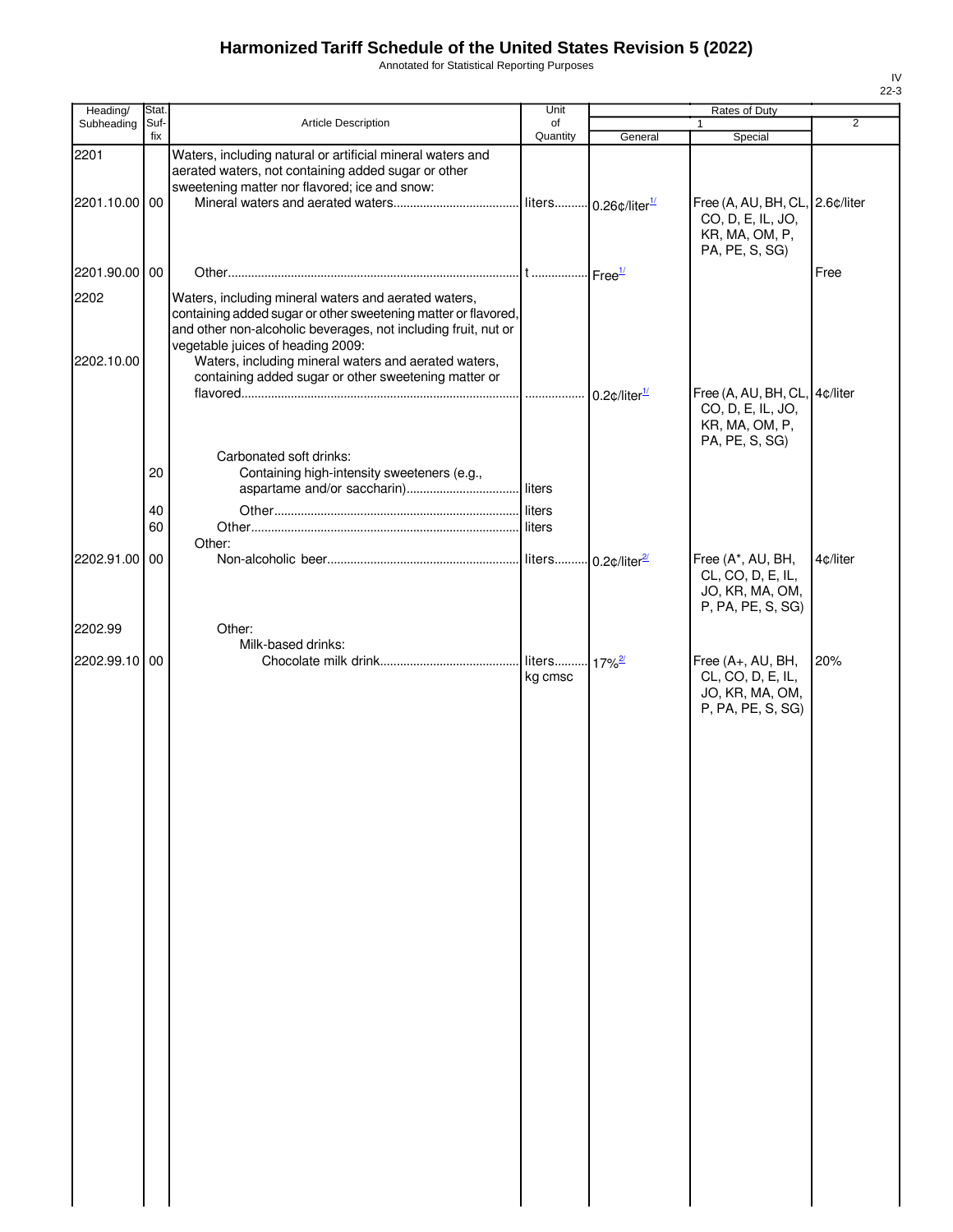Annotated for Statistical Reporting Purposes

| Heading/          | Stat.       |                                                                                                                                                                                                                                                       | Unit                             |                                           | Rates of Duty                                                                                                                                                                                                                                                               |                                        |
|-------------------|-------------|-------------------------------------------------------------------------------------------------------------------------------------------------------------------------------------------------------------------------------------------------------|----------------------------------|-------------------------------------------|-----------------------------------------------------------------------------------------------------------------------------------------------------------------------------------------------------------------------------------------------------------------------------|----------------------------------------|
| Subheading        | Suf-<br>fix | Article Description                                                                                                                                                                                                                                   | of<br>Quantity                   | General                                   | $\mathbf{1}$<br>Special                                                                                                                                                                                                                                                     | $\overline{2}$                         |
| 2202 (con.)       |             | Waters, including mineral waters and aerated waters,<br>containing added sugar or other sweetening matter or flavored,<br>and other non-alcoholic beverages, not including fruit, nut or<br>vegetable juices of heading 2009: (con.)<br>Other: (con.) |                                  |                                           |                                                                                                                                                                                                                                                                             |                                        |
| 2202.99<br>(con.) |             | Other: (con.)<br>Milk-based drinks: (con.)                                                                                                                                                                                                            |                                  |                                           |                                                                                                                                                                                                                                                                             |                                        |
| 2202.99.22 00     |             | Other:<br>Described in general note 15 of the tariff<br>schedule and entered pursuant to its                                                                                                                                                          | liters 17.5% <sup>2/</sup><br>kg |                                           | Free (A+, AU, BH,<br>CL, CO, D, E, IL,<br>JO, KR, MA, OM,                                                                                                                                                                                                                   | 35%                                    |
| 2202.99.24 00     |             | Described in additional U.S. note 10 to<br>chapter 4 and entered pursuant to its                                                                                                                                                                      |                                  |                                           | P, PA, PE, S, SG)                                                                                                                                                                                                                                                           |                                        |
|                   |             |                                                                                                                                                                                                                                                       | liters 17.5% <sup>2/</sup><br>kg |                                           | Free (A+, AU, BH,<br>CL, CO, D, E, IL,<br>JO, KR, MA, OM,<br>P, PA, PE, S, SG)                                                                                                                                                                                              | 35%                                    |
| 2202.99.28 00     |             |                                                                                                                                                                                                                                                       | liters<br>kg                     | 23.5¢/liter +<br>$14.9\%$ <sup>3/2/</sup> | Free (BH, CL, JO,<br>KR, MA, OM, PA,<br>SG)<br>7¢/liter + 4.4% (P)<br>See 9823.01.01-<br>9823.01.07 (S+)<br>See 9913.04.25<br>(AU)<br>See 9915.04.30,<br>9915.04.54,<br>9915.04.78 (P+)<br>See 9917.04.20,<br>9917.04.40 (PE)<br>See 9918.04.60,<br>9918.04.80 $(CO)^{3/2}$ | 27.6¢/liter+<br>$17.5\%$ <sup>3/</sup> |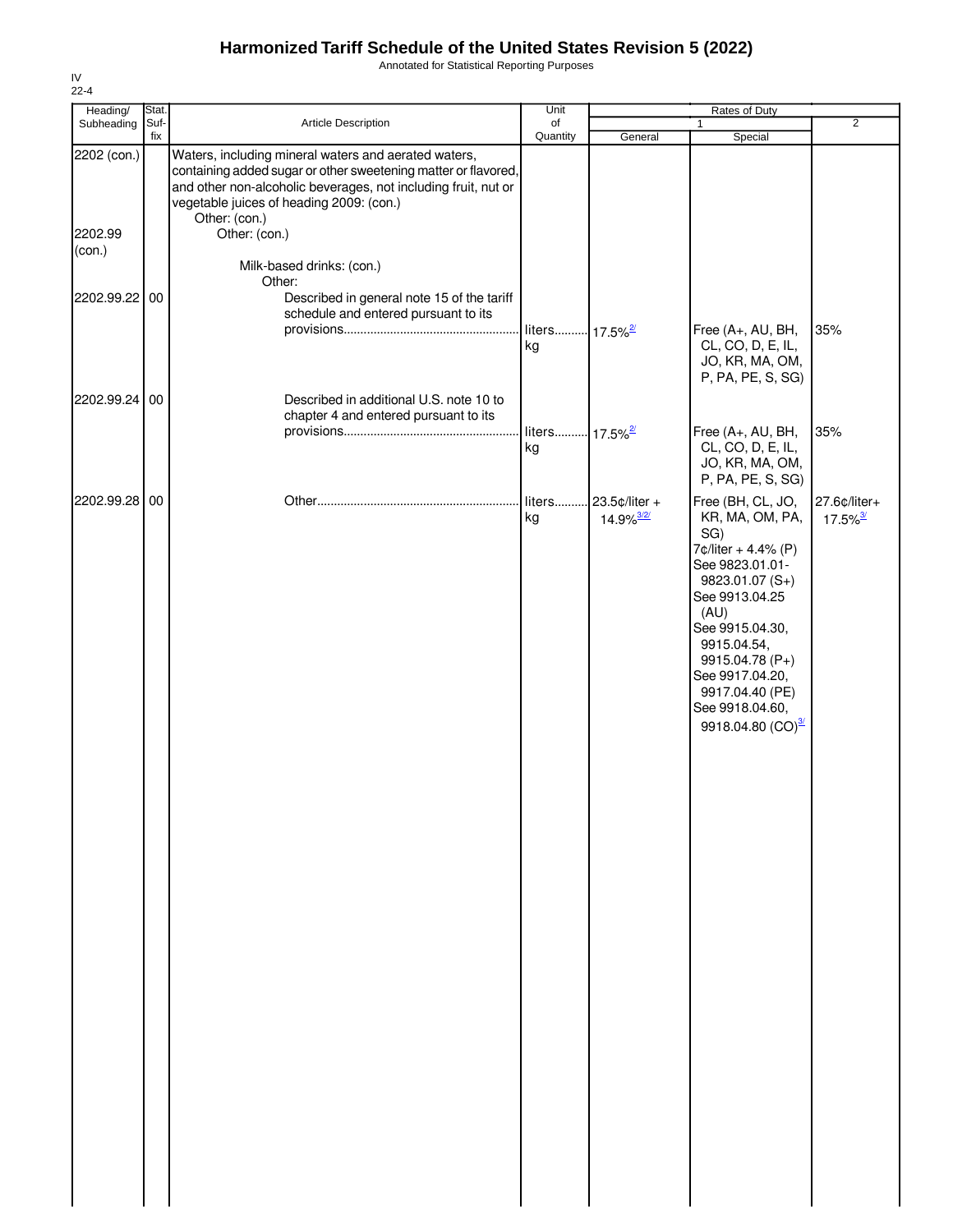Annotated for Statistical Reporting Purposes

| Heading/                         | Stat.       |                                                                                                                                                                                                                                                                        | Unit                            |                                                                                    | Rates of Duty                                                                                                                                           |                                                                         |
|----------------------------------|-------------|------------------------------------------------------------------------------------------------------------------------------------------------------------------------------------------------------------------------------------------------------------------------|---------------------------------|------------------------------------------------------------------------------------|---------------------------------------------------------------------------------------------------------------------------------------------------------|-------------------------------------------------------------------------|
| Subheading                       | Suf-<br>fix | Article Description                                                                                                                                                                                                                                                    | of<br>Quantity                  | General                                                                            | Special                                                                                                                                                 | $\overline{2}$                                                          |
| 2202 (con.)<br>2202.99<br>(con.) |             | Waters, including mineral waters and aerated waters,<br>containing added sugar or other sweetening matter or flavored,<br>and other non-alcoholic beverages, not including fruit, nut or<br>vegetable juices of heading 2009: (con.)<br>Other: (con.)<br>Other: (con.) |                                 |                                                                                    |                                                                                                                                                         |                                                                         |
|                                  |             | Fruit or vegetable juices, fortified with vitamins or<br>minerals:<br>Orange juice:                                                                                                                                                                                    |                                 |                                                                                    |                                                                                                                                                         |                                                                         |
| 2202.99.30                       | 00          | Not made from a juice having a degree of<br>concentration of 1.5 or more (as<br>determined before correction to the                                                                                                                                                    |                                 |                                                                                    | Free (A+, AU, BH,<br>CL, CO, D, E, IL,<br>JO, KR, MA, OM,                                                                                               | 18¢/liter                                                               |
| 2202.99.35                       | 00          |                                                                                                                                                                                                                                                                        |                                 | liters 7.85¢/liter <sup>1/</sup>                                                   | P, PA, PE, S, SG)<br>Free (A+, AU, BH,<br>CL, CO, D, E, IL,<br>JO, KR, MA, OM,<br>P, PA, PE, S, SG)                                                     | 18¢/liter                                                               |
| 2202.99.36                       | 00          | Other:<br>Juice of any single fruit or vegetable                                                                                                                                                                                                                       | liters                          | The rate<br>applicable to<br>the natural juice<br>in heading<br>2009 <sup>4/</sup> | Free (AU, BH, CL,<br>CO, D, E, IL, JO,<br>KR, MA, OM, P,<br>PA, PE, S, SG)<br>The rate applicable<br>to the natural juice<br>in heading 2009<br>$(A^*)$ | The rate<br>applicable to<br>the natural<br>juice in<br>heading<br>2009 |
| 2202.99.37                       | 00          |                                                                                                                                                                                                                                                                        | liters                          | The rate<br>applicable to<br>the natural juice<br>in heading<br>2009 <sup>4/</sup> | Free (AU, BH, CL,<br>CO, D, E, IL, JO,<br>KR, MA, OM, P,<br>PA, PE, S, SG)<br>The rate applicable<br>to the natural juice<br>in heading 2009<br>$(A^*)$ | The rate<br>applicable to<br>the natural<br>juice in<br>heading<br>2009 |
| 2202.99.91                       | 00          |                                                                                                                                                                                                                                                                        | liters 0.2¢/liter <sup>1/</sup> |                                                                                    | Free (A, AU, BH, CL, 4¢/liter<br>CO, D, E, IL, JO,<br>KR, MA, OM, P,<br>PA, PE, S, SG)                                                                  |                                                                         |
| 2203.00.00                       | 30<br>60    | In containers each holding not over 4 liters:                                                                                                                                                                                                                          | liters<br>liters                |                                                                                    |                                                                                                                                                         | 13.2¢/liter <sup>5/</sup>                                               |
|                                  | 90          |                                                                                                                                                                                                                                                                        |                                 |                                                                                    |                                                                                                                                                         |                                                                         |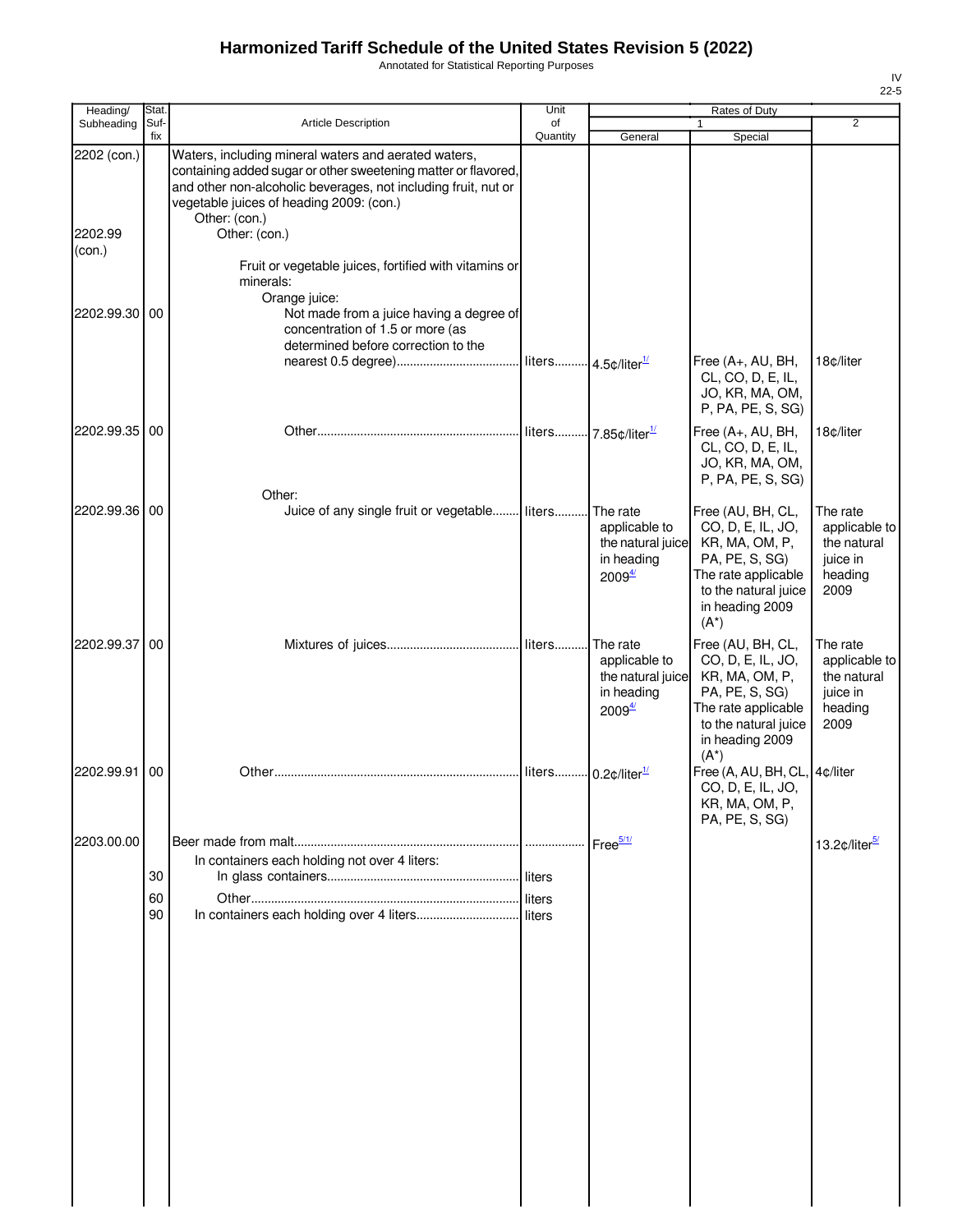Annotated for Statistical Reporting Purposes

| Heading/      | Stat. |                                                             | Unit     |                                    | Rates of Duty                                   |                            |
|---------------|-------|-------------------------------------------------------------|----------|------------------------------------|-------------------------------------------------|----------------------------|
| Subheading    | Suf-  | Article Description                                         | of       |                                    | $\mathbf{1}$                                    | $\overline{2}$             |
|               | fix   |                                                             | Quantity | General                            | Special                                         |                            |
| 2204          |       | Wine of fresh grapes, including fortified wines; grape must |          |                                    |                                                 |                            |
|               |       | other than that of heading 2009:                            |          |                                    |                                                 |                            |
| 2204.10.00    |       |                                                             |          | 19.8¢/liter <sup>6/1/</sup>        | Free (A, AU, BH, CL, \$1.59/liter <sup>6/</sup> |                            |
|               |       |                                                             |          |                                    | CO, D, E, IL, KR,                               |                            |
|               |       |                                                             |          |                                    | MA, OM, P, PA,                                  |                            |
|               |       |                                                             |          |                                    | PE, S, SG)                                      |                            |
|               |       |                                                             |          |                                    |                                                 |                            |
|               |       |                                                             |          |                                    | 8.8¢/liter (JO) <sup>6/</sup>                   |                            |
|               | 30    |                                                             |          |                                    |                                                 |                            |
|               |       | Valued over \$1.59/liter:                                   |          |                                    |                                                 |                            |
|               |       |                                                             |          |                                    |                                                 |                            |
|               | 65    |                                                             |          |                                    |                                                 |                            |
|               | 75    |                                                             | liters   |                                    |                                                 |                            |
|               |       | Other wine; grape must with fermentation prevented or       |          |                                    |                                                 |                            |
|               |       | arrested by the addition of alcohol:                        |          |                                    |                                                 |                            |
| 2204.21       |       | In containers holding 2 liters or less:                     |          |                                    |                                                 |                            |
|               |       |                                                             |          |                                    |                                                 |                            |
| 2204.21.20 00 |       |                                                             |          | liters 19.8¢/liter <sup>6/7/</sup> | Free (A+, AU, BH,                               | \$1.59/liter <sup>6/</sup> |
|               |       |                                                             |          |                                    | CL, CO, D, E, IL,                               |                            |
|               |       |                                                             |          |                                    | KR, MA, OM, P,                                  |                            |
|               |       |                                                             |          |                                    | PA, PE, S, SG)                                  |                            |
|               |       |                                                             |          |                                    | 8.8¢/liter (JO) <sup>6/</sup>                   |                            |
|               |       |                                                             |          |                                    |                                                 |                            |
|               |       |                                                             |          |                                    |                                                 |                            |
|               |       |                                                             |          |                                    |                                                 |                            |
|               |       |                                                             |          |                                    |                                                 |                            |
|               |       |                                                             |          |                                    |                                                 |                            |
|               |       |                                                             |          |                                    |                                                 |                            |
|               |       |                                                             |          |                                    |                                                 |                            |
|               |       |                                                             |          |                                    |                                                 |                            |
|               |       |                                                             |          |                                    |                                                 |                            |
|               |       |                                                             |          |                                    |                                                 |                            |
|               |       |                                                             |          |                                    |                                                 |                            |
|               |       |                                                             |          |                                    |                                                 |                            |
|               |       |                                                             |          |                                    |                                                 |                            |
|               |       |                                                             |          |                                    |                                                 |                            |
|               |       |                                                             |          |                                    |                                                 |                            |
|               |       |                                                             |          |                                    |                                                 |                            |
|               |       |                                                             |          |                                    |                                                 |                            |
|               |       |                                                             |          |                                    |                                                 |                            |
|               |       |                                                             |          |                                    |                                                 |                            |
|               |       |                                                             |          |                                    |                                                 |                            |
|               |       |                                                             |          |                                    |                                                 |                            |
|               |       |                                                             |          |                                    |                                                 |                            |
|               |       |                                                             |          |                                    |                                                 |                            |
|               |       |                                                             |          |                                    |                                                 |                            |
|               |       |                                                             |          |                                    |                                                 |                            |
|               |       |                                                             |          |                                    |                                                 |                            |
|               |       |                                                             |          |                                    |                                                 |                            |
|               |       |                                                             |          |                                    |                                                 |                            |
|               |       |                                                             |          |                                    |                                                 |                            |
|               |       |                                                             |          |                                    |                                                 |                            |
|               |       |                                                             |          |                                    |                                                 |                            |
|               |       |                                                             |          |                                    |                                                 |                            |
|               |       |                                                             |          |                                    |                                                 |                            |
|               |       |                                                             |          |                                    |                                                 |                            |
|               |       |                                                             |          |                                    |                                                 |                            |
|               |       |                                                             |          |                                    |                                                 |                            |
|               |       |                                                             |          |                                    |                                                 |                            |
|               |       |                                                             |          |                                    |                                                 |                            |
|               |       |                                                             |          |                                    |                                                 |                            |
|               |       |                                                             |          |                                    |                                                 |                            |
|               |       |                                                             |          |                                    |                                                 |                            |
|               |       |                                                             |          |                                    |                                                 |                            |
|               |       |                                                             |          |                                    |                                                 |                            |
|               |       |                                                             |          |                                    |                                                 |                            |
|               |       |                                                             |          |                                    |                                                 |                            |
|               |       |                                                             |          |                                    |                                                 |                            |
|               |       |                                                             |          |                                    |                                                 |                            |
|               |       |                                                             |          |                                    |                                                 |                            |
|               |       |                                                             |          |                                    |                                                 |                            |
|               |       |                                                             |          |                                    |                                                 |                            |
|               |       |                                                             |          |                                    |                                                 |                            |
|               |       |                                                             |          |                                    |                                                 |                            |
|               |       |                                                             |          |                                    |                                                 |                            |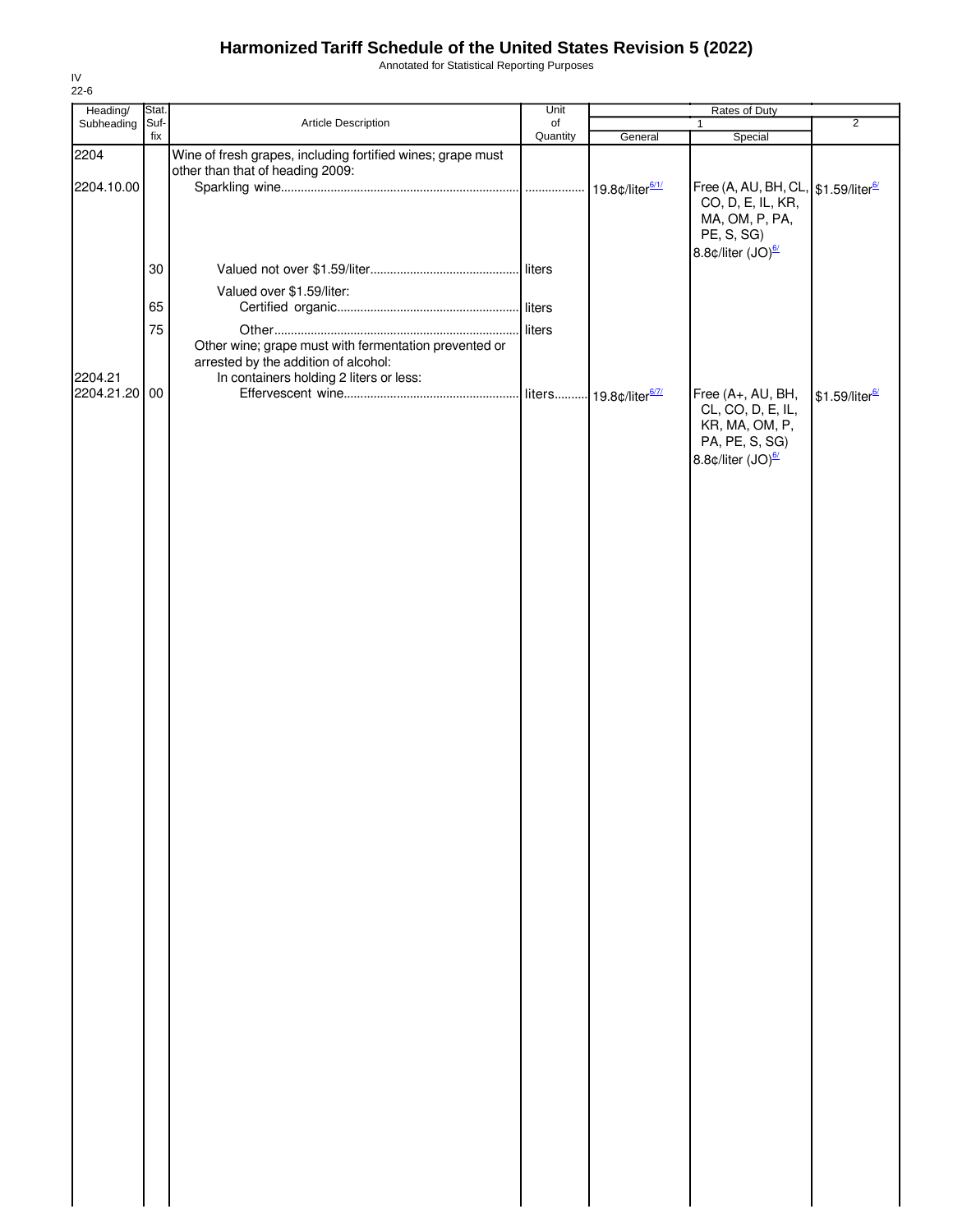Annotated for Statistical Reporting Purposes

| Heading/               | Stat.       |                                                                                                                                                                                                                                                                  | Unit            |                                   | Rates of Duty                                                                                                                                                            |                         |
|------------------------|-------------|------------------------------------------------------------------------------------------------------------------------------------------------------------------------------------------------------------------------------------------------------------------|-----------------|-----------------------------------|--------------------------------------------------------------------------------------------------------------------------------------------------------------------------|-------------------------|
| Subheading             | Suf-<br>fix | <b>Article Description</b>                                                                                                                                                                                                                                       | of<br>Quantity  | General                           | Special                                                                                                                                                                  | 2                       |
| 2204 (con.)<br>2204.21 |             | Wine of fresh grapes, including fortified wines; grape must<br>other than that of heading 2009: (con.)<br>Other wine; grape must with fermentation prevented or<br>arrested by the addition of alcohol: (con.)<br>In containers holding 2 liters or less: (con.) |                 |                                   |                                                                                                                                                                          |                         |
| (con.)                 |             | Other:<br>Of an alcoholic strength by volume not over                                                                                                                                                                                                            |                 |                                   |                                                                                                                                                                          |                         |
| 2204.21.30             | 00          | 14 percent vol.:<br>If entitled under regulations of the United<br>States Internal Revenue Service to a type<br>designation which includes the name<br>"Tokay" and if so designated on the                                                                       |                 |                                   |                                                                                                                                                                          |                         |
|                        |             |                                                                                                                                                                                                                                                                  |                 | liters 6.3¢/liter <sup>6/7/</sup> | Free (A, AU, BH, CL, 33¢/liter <sup>6/</sup><br>CO, D, E, IL, KR,<br>MA, OM, P, PA,<br>PE, S, SG)<br>2.8 $\phi$ /liter (JO) $\frac{67}{2}$                               |                         |
| 2204.21.50             |             |                                                                                                                                                                                                                                                                  |                 | $6.3$ ¢/liter $\frac{6/8}{2}$     | Free (A+, AU, BH,<br>CL, CO, D, E, IL,<br>KR, MA, OM, P,<br>PA, PE, S, SG)<br>2.8 $\text{\textdegree}$ /liter (JO) $\frac{\text{\textdegree}}{2}$                        | 33¢/liter <sup>6/</sup> |
|                        |             | Valued not over \$1.05/liter:                                                                                                                                                                                                                                    |                 |                                   |                                                                                                                                                                          |                         |
|                        | 05          |                                                                                                                                                                                                                                                                  | liters          |                                   |                                                                                                                                                                          |                         |
|                        | 15          |                                                                                                                                                                                                                                                                  | liters          |                                   |                                                                                                                                                                          |                         |
|                        | 25          | Valued over \$1.05/liter:                                                                                                                                                                                                                                        | liters          |                                   |                                                                                                                                                                          |                         |
|                        | 28          | Other:                                                                                                                                                                                                                                                           |                 |                                   |                                                                                                                                                                          |                         |
|                        | 35          | Red:<br>Certified organic liters                                                                                                                                                                                                                                 |                 |                                   |                                                                                                                                                                          |                         |
|                        | 40          | Not certified organic liters                                                                                                                                                                                                                                     |                 |                                   |                                                                                                                                                                          |                         |
|                        |             | White:                                                                                                                                                                                                                                                           |                 |                                   |                                                                                                                                                                          |                         |
|                        | 50          | Certified organic                                                                                                                                                                                                                                                | <b>I</b> liters |                                   |                                                                                                                                                                          |                         |
|                        | 55          | Not certified organic                                                                                                                                                                                                                                            | liters          |                                   |                                                                                                                                                                          |                         |
|                        | 60          | Of an alcoholic strength by volume over 14<br>percent vol.:                                                                                                                                                                                                      | liters          |                                   |                                                                                                                                                                          |                         |
| 2204.21.60 00          |             | If entitled under regulations of the United<br>States Internal Revenue Service to a type<br>designation which includes the name<br>"Marsala" and if so designated on the                                                                                         |                 |                                   |                                                                                                                                                                          |                         |
|                        |             |                                                                                                                                                                                                                                                                  |                 | liters 5.3¢/liter <sup>6/7/</sup> | Free (A, AU, BH, CL, 33¢/liter <sup>6/</sup><br>CO, D, E, IL, KR,<br>MA, OM, P, PA,<br>PE, S, SG)<br>2.3 $\text{\textdegree}$ /liter (JO) $\frac{67}{2}$                 |                         |
| 2204.21.80             |             |                                                                                                                                                                                                                                                                  |                 | 16.9¢/liter <sup>6/7/</sup>       | Free (A, AU, BH, CL, 33¢/liter <sup>6/</sup><br>CO, D, E, IL, KR,<br>MA, OM, P, PA,<br>PE, S, SG)<br>7.5 $\text{\textdegree}$ /liter (JO) $\frac{\text{\textdegree}}{2}$ |                         |
|                        | 30          |                                                                                                                                                                                                                                                                  | liters          |                                   |                                                                                                                                                                          |                         |
|                        | 60          |                                                                                                                                                                                                                                                                  | liters          |                                   |                                                                                                                                                                          |                         |
|                        |             |                                                                                                                                                                                                                                                                  |                 |                                   |                                                                                                                                                                          |                         |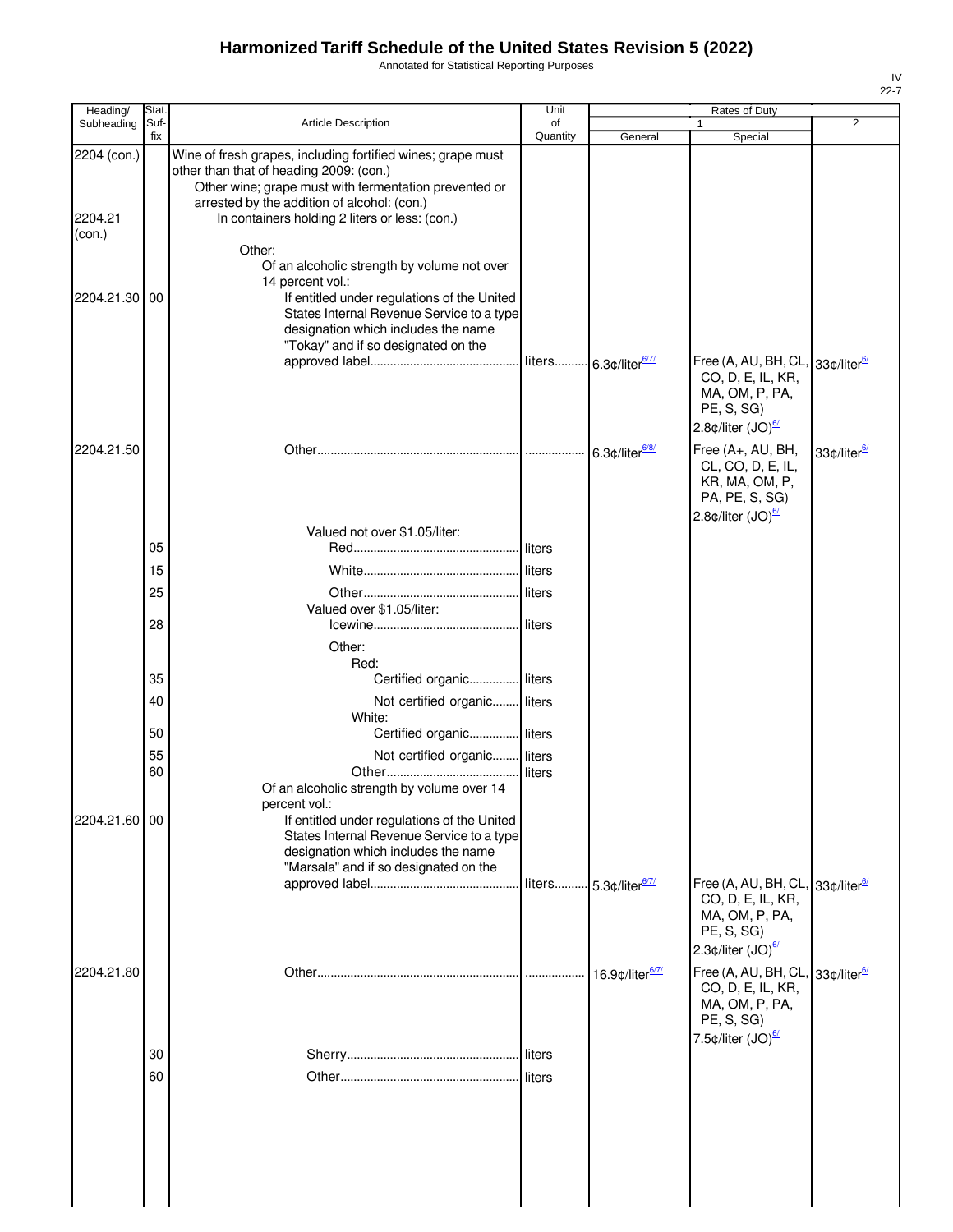Annotated for Statistical Reporting Purposes

| Heading/      | Stat.       |                                                                                                                                                                                                                | Unit                             |                              | Rates of Duty                                                                                                                                     |                         |
|---------------|-------------|----------------------------------------------------------------------------------------------------------------------------------------------------------------------------------------------------------------|----------------------------------|------------------------------|---------------------------------------------------------------------------------------------------------------------------------------------------|-------------------------|
| Subheading    | Suf-<br>fix | Article Description                                                                                                                                                                                            | of<br>Quantity                   | General                      | 1<br>Special                                                                                                                                      | $\overline{2}$          |
| 2204 (con.)   |             | Wine of fresh grapes, including fortified wines; grape must<br>other than that of heading 2009: (con.)<br>Other wine; grape must with fermentation prevented or<br>arrested by the addition of alcohol: (con.) |                                  |                              |                                                                                                                                                   |                         |
| 2204.22       |             | In containers holding more than 2 liters but not more<br>than 10 liters:<br>In containers holding more than 2 liters but not                                                                                   |                                  |                              |                                                                                                                                                   |                         |
| 2204.22.20    |             | more than 4 liters:<br>Of an alcoholic strength by volume not over                                                                                                                                             |                                  | 8.4¢/liter <sup>6/9/</sup>   | Free $(A+, AU, BH,$<br>CL, CO, D, E, IL,                                                                                                          | 33¢/liter <sup>6/</sup> |
|               |             | Valued not over \$1.05/liter:                                                                                                                                                                                  |                                  |                              | KR, MA, OM, P,<br>PA, PE, S, SG)<br>3.7¢/liter (JO) <sup>6/</sup>                                                                                 |                         |
|               | 05          |                                                                                                                                                                                                                | liters                           |                              |                                                                                                                                                   |                         |
|               | 15          |                                                                                                                                                                                                                | liters                           |                              |                                                                                                                                                   |                         |
|               | 25          | Valued over \$1.05/liter:                                                                                                                                                                                      |                                  |                              |                                                                                                                                                   |                         |
|               | 30          |                                                                                                                                                                                                                |                                  |                              |                                                                                                                                                   |                         |
|               | 45          |                                                                                                                                                                                                                |                                  |                              |                                                                                                                                                   |                         |
|               | 60          |                                                                                                                                                                                                                | liters                           |                              |                                                                                                                                                   |                         |
| 2204.22.40    | 00          | Of an alcoholic strength by volume over 14                                                                                                                                                                     | liters                           | -22.4¢/liter <sup>6/9/</sup> | Free (A+, AU, BH,                                                                                                                                 | 33¢/liter <sup>6/</sup> |
|               |             |                                                                                                                                                                                                                |                                  |                              | CL, CO, D, E, IL,<br>KR, MA, OM, P,<br>PA, PE, S, SG)<br>9.9 $\phi$ /liter (JO) $\frac{67}{2}$                                                    |                         |
|               |             | In containers holding over 4 liters but not over 10<br>liters:                                                                                                                                                 |                                  |                              |                                                                                                                                                   |                         |
| 2204.22.60    | 00          | Of an alcoholic strength by volume not over                                                                                                                                                                    | liters 14¢/liter <sup>6/9/</sup> |                              | Free (A+, AU, BH,<br>CL, CO, D, E, IL,<br>KR, MA, OM, P,<br>PA, PE, S, SG)<br>6.2 $\text{\textdegree}$ /liter (JO) $\frac{\text{\textdegree}}{2}$ | 33¢/liter <sup>6/</sup> |
| 2204.22.80 00 |             | Of an alcoholic strength by volume over 14                                                                                                                                                                     |                                  |                              |                                                                                                                                                   |                         |
| 2204.29       |             | Other:                                                                                                                                                                                                         |                                  |                              | Free (A+, AU, BH,<br>CL, CO, D, E, IL,<br>KR, MA, OM, P,<br>PA, PE, S, SG)<br>9.9 $\phi$ /liter (JO) $\frac{67}{2}$                               | 33¢/liter <sup>6/</sup> |
| 2204.29.61    | 00          | Of an alcoholic strength by volume not over 14                                                                                                                                                                 |                                  |                              |                                                                                                                                                   |                         |
|               |             |                                                                                                                                                                                                                | liters 14¢/liter <sup>6/9/</sup> |                              | Free (A+, AU, BH,<br>CL, CO, D, E, IL,<br>KR, MA, OM, P,<br>PA, PE, S, SG)<br>6.2 $\text{\textdegree}$ /liter (JO) $\frac{\text{\textdegree}}{2}$ | 33¢/liter <sup>6/</sup> |
| 2204.29.81    | 00          | Of an alcoholic strength by volume over 14 percent<br><u>vol…………………………………………………………………</u>                                                                                                                      | liters                           | 22.4¢/liter <sup>6/9/</sup>  | Free (A+, AU, BH,<br>CL, CO, D, E, IL,<br>KR, MA, OM, P,<br>PA, PE, S, SG)<br>9.9 $\phi$ /liter (JO) $\frac{67}{2}$                               | 33¢/liter <sup>6/</sup> |
|               |             |                                                                                                                                                                                                                |                                  |                              |                                                                                                                                                   |                         |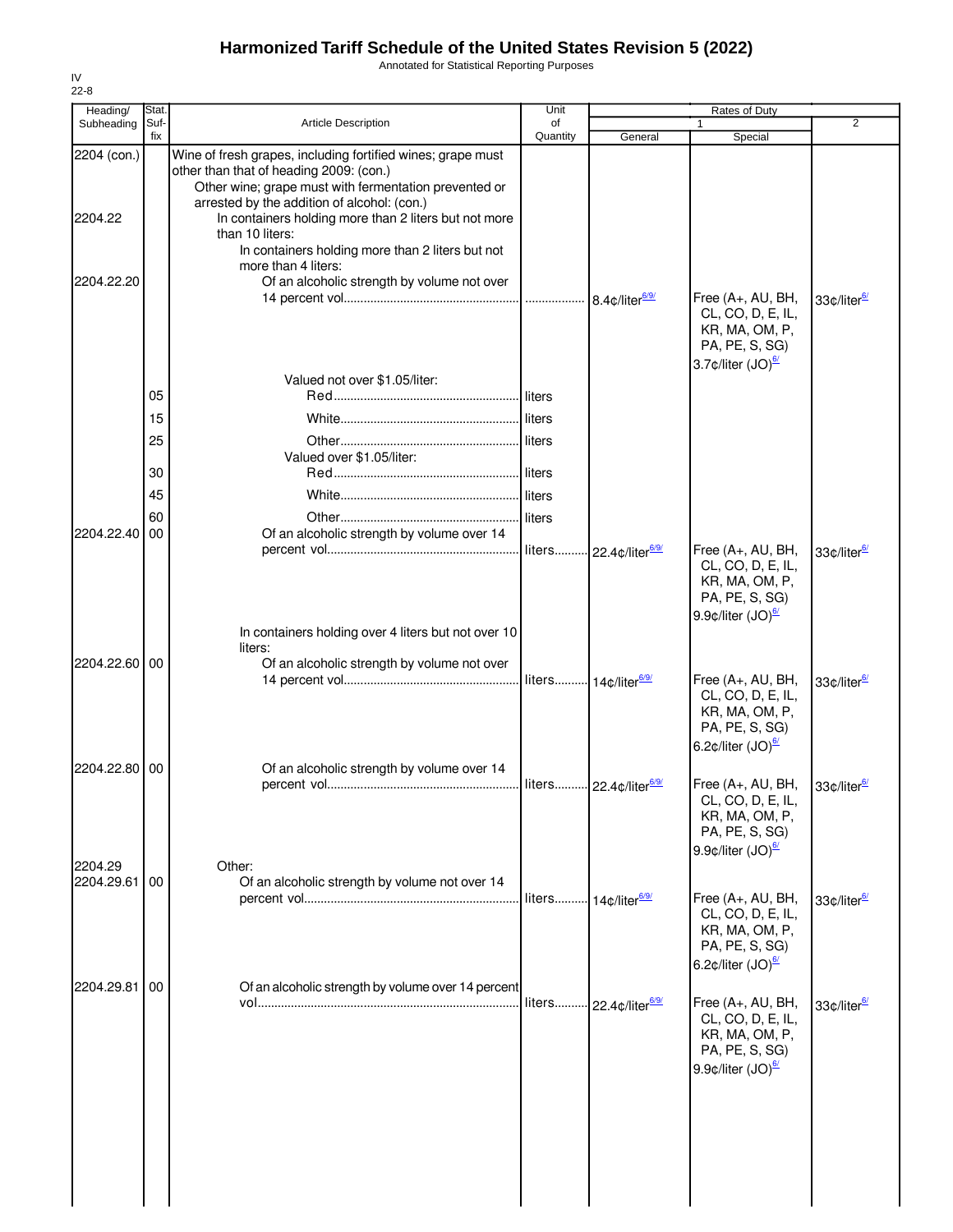Annotated for Statistical Reporting Purposes

| Heading/                 | Stat.       |                                                                                                        | Unit                |                                                    | Rates of Duty                                                                                                                                                                                                     |                                                       |
|--------------------------|-------------|--------------------------------------------------------------------------------------------------------|---------------------|----------------------------------------------------|-------------------------------------------------------------------------------------------------------------------------------------------------------------------------------------------------------------------|-------------------------------------------------------|
| Subheading               | Suf-<br>fix | Article Description                                                                                    | of<br>Quantity      | General                                            | 1<br>Special                                                                                                                                                                                                      | $\overline{2}$                                        |
| 2204 (con.)              |             | Wine of fresh grapes, including fortified wines; grape must<br>other than that of heading 2009: (con.) |                     |                                                    |                                                                                                                                                                                                                   |                                                       |
| 2204.30.00 00            |             |                                                                                                        | liters<br>pf.liters | $4.4$ c/liter +<br>31.4¢/pf. liter <sup>6/9/</sup> | Free (A+, AU, BH,<br>CL, CO, D, E, IL,<br>KR, MA, OM, P,<br>PA, PE, S, SG)<br>1.9¢/liter + 13.9¢/pf.<br>liter $(JO)^{6/2}$                                                                                        | $18.5$ ¢/liter +<br>\$1.32/pf.<br>liter <sup>6/</sup> |
| 2205                     |             | Vermouth and other wine of fresh grapes flavored with plants<br>or aromatic substances:                |                     |                                                    |                                                                                                                                                                                                                   |                                                       |
| 2205.10<br>2205.10.30 00 |             | In containers holding 2 liters or less:                                                                | liters              | -3.5¢/liter <sup>6/2/</sup>                        | Free (A, AU, BH, CL, 33¢/ liter <sup>6/</sup><br>CO, D, E, IL, KR,<br>MA, OM, P, PA,<br>PE, S, SG)<br>1.5 $\phi$ /liter (JO) $\frac{67}{2}$                                                                       |                                                       |
| 2205.10.60 00            |             |                                                                                                        | liters              | $-4.2$ ¢/liter $6/2/$                              | Free (A, AU, BH, CL, 33¢/ liter <sup>6/</sup><br>CO, D, E, IL, KR,<br>MA, OM, P, PA,<br>PE, S, SG)<br>1.8 $\text{\textdegree}$ /liter (JO) $\frac{\text{\textdegree}}{2}$                                         |                                                       |
| 2205.90                  |             | Other:<br>Vermouth:                                                                                    |                     |                                                    |                                                                                                                                                                                                                   |                                                       |
| 2205.90.20 00            |             | In containers each holding over 2 liters but not over                                                  |                     |                                                    |                                                                                                                                                                                                                   |                                                       |
|                          |             |                                                                                                        |                     | liters 3.5¢/liter <sup>6/2/</sup>                  | Free (A, AU, BH, CL, 33¢/liter <sup>6/</sup><br>CO, D, E, IL, KR,<br>MA, OM, P, PA,<br>PE, S, SG)<br>1.5 $\text{\textdegree}$ /liter (JO) $\frac{\text{\textdegree}}{2}$                                          |                                                       |
| 2205.90.40 00            |             | In containers each holding over 4 liters  liters 3.8¢/liter <sup>6/2/</sup>                            |                     |                                                    | Free (A+, AU, BH,<br>CL, CO, D, E, IL,<br>KR, MA, OM, P,<br>PA, PE, S, SG)                                                                                                                                        | 33¢/liter <sup>6/</sup>                               |
| 2205.90.60 00            |             |                                                                                                        |                     |                                                    | 1.6 $\phi$ /liter (JO) $\frac{67}{2}$<br>Free (A, AU, BH, CL, 33¢/liter <sup>6/</sup><br>CO, D, E, IL, KR,<br>MA, OM, P, PA,<br>PE, S, SG)<br>1.8 $\text{\textdegree}$ /liter (JO) $\frac{\text{\textdegree}}{2}$ |                                                       |
|                          |             |                                                                                                        |                     |                                                    |                                                                                                                                                                                                                   |                                                       |
|                          |             |                                                                                                        |                     |                                                    |                                                                                                                                                                                                                   |                                                       |
|                          |             |                                                                                                        |                     |                                                    |                                                                                                                                                                                                                   |                                                       |
|                          |             |                                                                                                        |                     |                                                    |                                                                                                                                                                                                                   |                                                       |
|                          |             |                                                                                                        |                     |                                                    |                                                                                                                                                                                                                   |                                                       |
|                          |             |                                                                                                        |                     |                                                    |                                                                                                                                                                                                                   |                                                       |
|                          |             |                                                                                                        |                     |                                                    |                                                                                                                                                                                                                   |                                                       |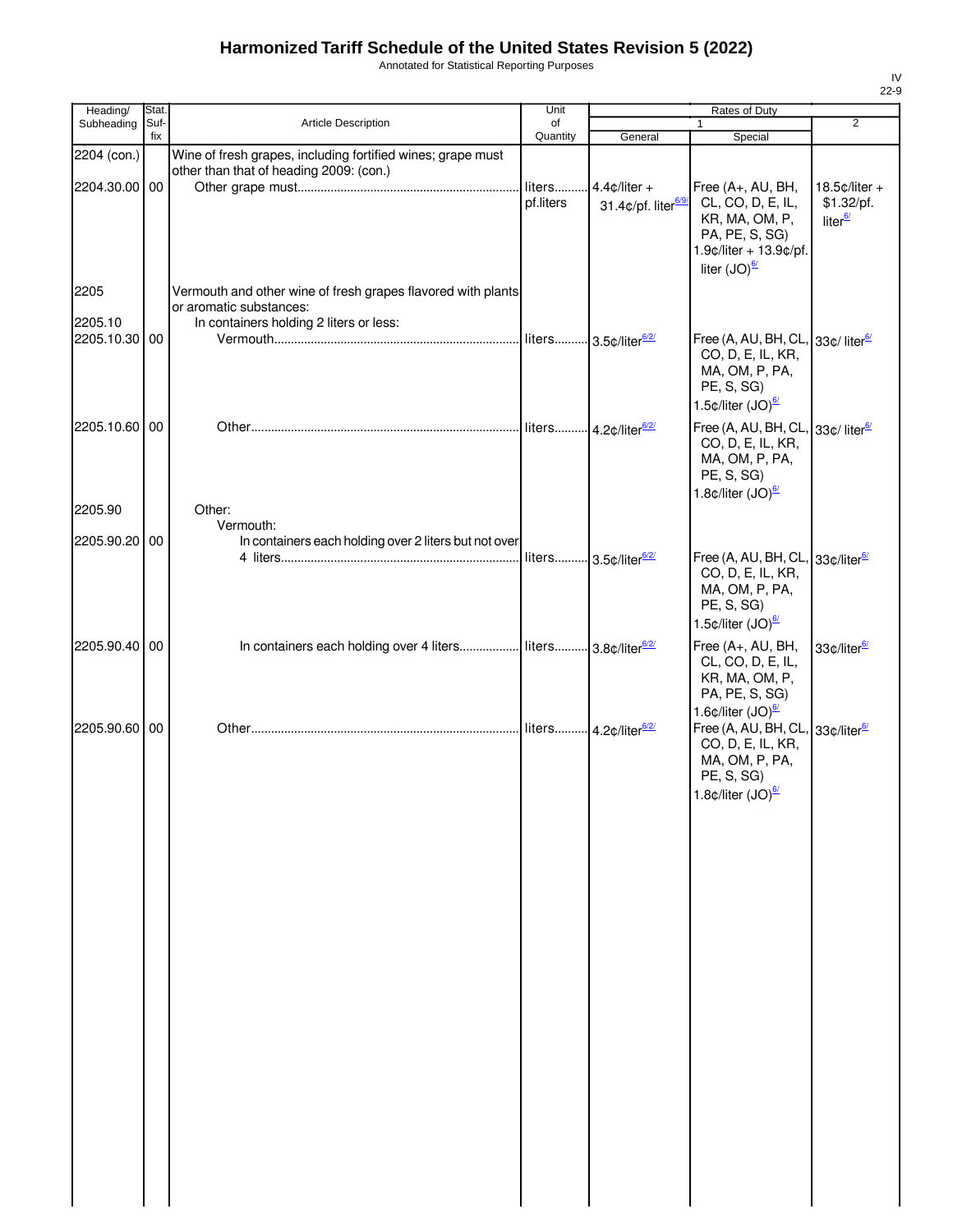Annotated for Statistical Reporting Purposes

| Heading/      | Stat. |                                                                                                                                                                               | Unit                |                                                                                                 | Rates of Duty                                                                                                                                             |                                                                                            |
|---------------|-------|-------------------------------------------------------------------------------------------------------------------------------------------------------------------------------|---------------------|-------------------------------------------------------------------------------------------------|-----------------------------------------------------------------------------------------------------------------------------------------------------------|--------------------------------------------------------------------------------------------|
| Subheading    | Suf-  | <b>Article Description</b>                                                                                                                                                    | of                  |                                                                                                 | $\mathbf{1}$                                                                                                                                              | $\overline{2}$                                                                             |
| 2206.00       | fix   | Other fermented beverages (for example, cider, perry, mead,<br>sakè); mixtures of fermented beverages and mixtures of<br>fermented beverages and non-alcoholic beverages, not | Quantity            | General                                                                                         | Special                                                                                                                                                   |                                                                                            |
| 2206.00.15    |       | elsewhere specified or included:                                                                                                                                              |                     |                                                                                                 | Free (A, AU, BH, CL, 1.3¢/liter <sup>10/</sup><br>CO, D, E, IL, KR,<br>MA, OM, P, PA,<br>PE, S, SG)                                                       |                                                                                            |
|               | 10    | Hard cider as described in statistical note 3 to this                                                                                                                         | liters              |                                                                                                 | $0.1$ ¢/liter (JO) $\frac{10}{2}$                                                                                                                         |                                                                                            |
|               | 20    |                                                                                                                                                                               | liters              |                                                                                                 |                                                                                                                                                           |                                                                                            |
| 2206.00.30    | 00    |                                                                                                                                                                               | liters<br>pf.liters | $3.1 \text{ } \phi$ /liter +<br>22.1¢/pf. liter on<br>ethyl alcohol<br>content <sup>10/2/</sup> | Free (A+, AU, BH,<br>CL, CO, D, E, IL,<br>KR, MA, OM, P,<br>PA, PE, S, SG)<br>$1.3$ ¢/liter + 9.8¢/pf.<br>liter on ethyl alcohol<br>content $(JO)^{10/2}$ | 18.5 $\phi$ / liter +<br>\$1.32/pf. liter<br>on ethyl<br>alcohol<br>content <sup>10/</sup> |
| 2206.00.45 00 |       |                                                                                                                                                                               |                     |                                                                                                 | Free (A, AU, BH, CL<br>CO, D, E, IL, KR,<br>MA, OM, P, PA,<br>PE, S, SG)<br>1.3 $\text{\textdegree}$ /liter (JO) $\frac{10}{10}$                          | 33¢/liter <sup>10/</sup>                                                                   |
|               |       | Other:                                                                                                                                                                        |                     |                                                                                                 |                                                                                                                                                           |                                                                                            |
| 2206.00.60 00 |       |                                                                                                                                                                               |                     | liters 13.9¢/liter <sup>10/2/</sup>                                                             | Free (A+, AU, BH,<br>CL, CO, D, E, IL,<br>KR, MA, OM, P,<br>PA, PE, S, SG)<br>6.1 $\text{\textdegree}$ /liter (JO) $\frac{10}{10}$                        | \$1.59/liter <sup>10/</sup>                                                                |
| 2206.00.90    | 00    |                                                                                                                                                                               |                     | liters 4.2¢/liter <sup>10/1/</sup>                                                              | Free (A, AU, BH, CL<br>CO, D, E, IL, KR,<br>MA, OM, P, PA,<br>PE, S, SG)<br>1.8 $\text{\textdegree}$ /liter (JO) $\frac{10}{10}$                          | 33¢/liter <sup>10/</sup>                                                                   |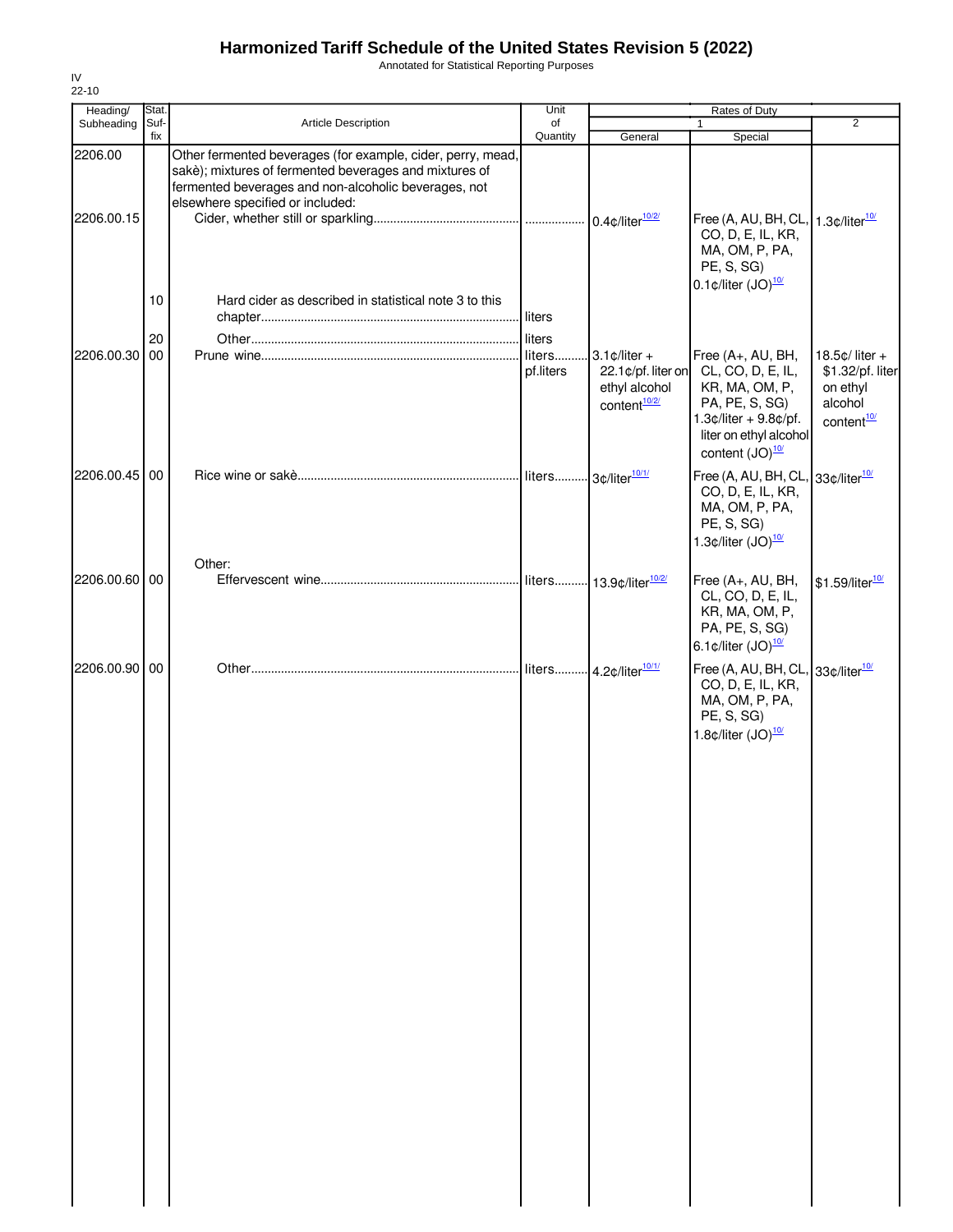Annotated for Statistical Reporting Purposes

| Heading/        | Stat.       |                                                                                                                                                                                                               | Unit                            |         | <b>Rates of Duty</b>                                                                                                                   |                                                                  |
|-----------------|-------------|---------------------------------------------------------------------------------------------------------------------------------------------------------------------------------------------------------------|---------------------------------|---------|----------------------------------------------------------------------------------------------------------------------------------------|------------------------------------------------------------------|
| Subheading      | Suf-<br>fix | Article Description                                                                                                                                                                                           | of<br>Quantity                  | General | $\mathbf{1}$<br>Special                                                                                                                | $\overline{2}$                                                   |
| 2207            |             | Undenatured ethyl alcohol of an alcoholic strength by volume<br>of 80 percent vol. or higher; ethyl alcohol and other spirits,                                                                                |                                 |         |                                                                                                                                        |                                                                  |
| 2207.10         |             | denatured, of any strength:<br>Undenatured ethyl alcohol of an alcoholic strength by<br>volume of 80 percent vol. or higher:                                                                                  |                                 |         |                                                                                                                                        |                                                                  |
| 2207.10.30 00   |             |                                                                                                                                                                                                               |                                 |         | Free (A*, AU, BH,<br>CL, CO, D, E, IL,<br>JO, KR, MA, OM,<br>P, PA, PE, S,<br>$SG)$ <sup>10/</sup>                                     | \$1.32/pf. liter <sup>10</sup>                                   |
| 2207.10.60      |             |                                                                                                                                                                                                               |                                 |         | Free (A+, AU, BH,<br>CL, CO, D, E, IL,<br>JO, KR, MA, OM,<br>P, PE, S, SG)<br>See 9822.09.22-<br>9822.09.24 (PA) <sup>10/</sup>        | $20\%$ <sup>10/</sup>                                            |
|                 | 10          |                                                                                                                                                                                                               |                                 |         |                                                                                                                                        |                                                                  |
|                 | 90          |                                                                                                                                                                                                               |                                 |         |                                                                                                                                        |                                                                  |
| 2207.20.00      |             | Ethyl alcohol and other spirits, denatured, of any                                                                                                                                                            |                                 |         | Free (A+, AU, BH,<br>CL, CO, D, E, IL,<br>JO, KR, MA, OM,<br>P, PE, S, SG)<br>See 9822.09.22-<br>9822.09.24<br>$(PA)^{\frac{10/11}{}}$ | 20% 10/11/                                                       |
|                 | 10          |                                                                                                                                                                                                               |                                 |         |                                                                                                                                        |                                                                  |
|                 | 90          |                                                                                                                                                                                                               |                                 |         |                                                                                                                                        |                                                                  |
| 2208<br>2208.20 |             | Undenatured ethyl alcohol of an alcoholic strength by volume<br>of less than 80 percent vol.; spirits, liqueurs and other spirituous<br>beverages:<br>Spirits obtained by distilling grape wine or grape marc |                                 |         |                                                                                                                                        |                                                                  |
| 2208.20.10 00   |             | (grape brandy):                                                                                                                                                                                               |                                 |         |                                                                                                                                        | \$1.78/pf. liter <sup>10</sup>                                   |
|                 |             | Other:                                                                                                                                                                                                        |                                 |         |                                                                                                                                        |                                                                  |
| 2208.20.20 00   |             | In containers each holding not over 4 liters:                                                                                                                                                                 |                                 |         |                                                                                                                                        | \$2.35/pf. liter <sup>10/</sup>                                  |
| 2208.20.30 00   |             | Valued over \$2.38 but not over \$3.43/liter pf.liters Free <sup>10/2/</sup>                                                                                                                                  |                                 |         |                                                                                                                                        | \$2.35/pf. liter <sup>10/</sup>                                  |
| 2208.20.40 00   |             |                                                                                                                                                                                                               |                                 |         |                                                                                                                                        | \$2.35/pf. liter <sup>10</sup>                                   |
| 2208.20.50 00   |             | In containers each holding over 4 liters:                                                                                                                                                                     | pf.liters Free <sup>10/2/</sup> |         |                                                                                                                                        |                                                                  |
| 2208.20.60 00   |             |                                                                                                                                                                                                               |                                 |         |                                                                                                                                        | \$1.32/pf. liter <sup>10</sup><br>\$1.32/pf. liter <sup>10</sup> |
|                 |             |                                                                                                                                                                                                               |                                 |         |                                                                                                                                        |                                                                  |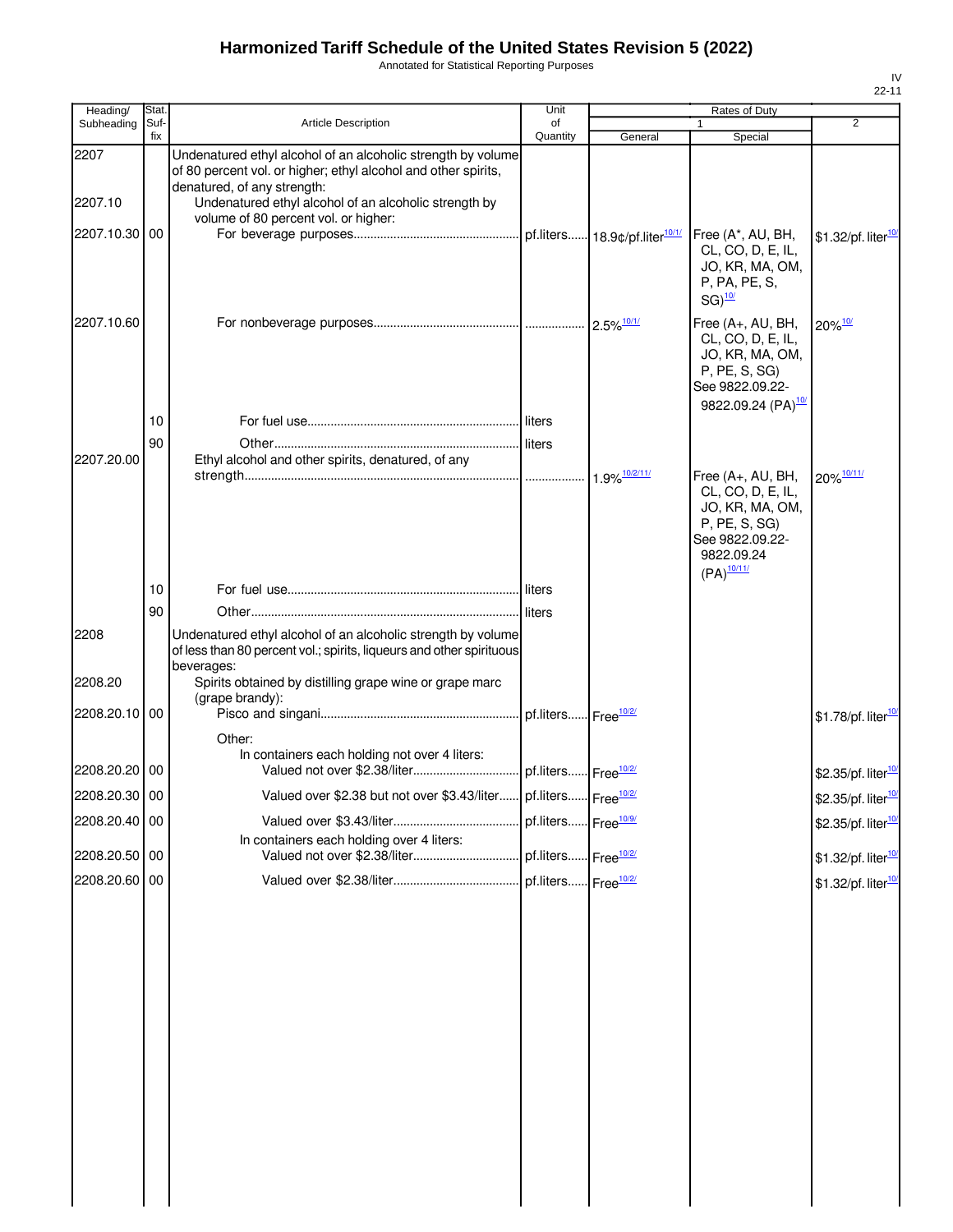Annotated for Statistical Reporting Purposes

|                                                                                                                                                                                                  | Rates of Duty                   |
|--------------------------------------------------------------------------------------------------------------------------------------------------------------------------------------------------|---------------------------------|
| Suf-<br>Subheading<br><b>Article Description</b><br>of<br>1<br>fix<br>Quantity<br>Special<br>General                                                                                             | $\overline{2}$                  |
| Undenatured ethyl alcohol of an alcoholic strength by volume<br>2208 (con.)<br>of less than 80 percent vol.; spirits, liqueurs and other spirituous<br>beverages: (con.)<br>Whiskies:<br>2208.30 |                                 |
| 2208.30.30<br>Free <sup>10/12/</sup>                                                                                                                                                             | \$1.99/pf. liter <sup>10</sup>  |
| In containers each holding not over 4 liters pf.liters<br>30                                                                                                                                     |                                 |
| 60                                                                                                                                                                                               |                                 |
| 2208.30.60<br>Free <sup>10/2/</sup>                                                                                                                                                              | \$2.04/pf. liter <sup>10</sup>  |
| Bourbon:                                                                                                                                                                                         |                                 |
| In containers each holding not over 4 liters pf.liters<br>20                                                                                                                                     |                                 |
| In containers each holding over 4 liters pf.liters<br>40<br>Other:                                                                                                                               |                                 |
| In containers each holding not over 4 liters:                                                                                                                                                    |                                 |
| 55<br>pf.liters                                                                                                                                                                                  |                                 |
| pf.liters<br>65                                                                                                                                                                                  |                                 |
| In containers each holding over 4 liters:                                                                                                                                                        |                                 |
| 75                                                                                                                                                                                               |                                 |
| pf.liters<br>85                                                                                                                                                                                  |                                 |
| Rum and other spirits obtained by distilling fermented<br>2208.40<br>sugar-cane products:                                                                                                        |                                 |
| In containers each holding not over 4 liters:                                                                                                                                                    |                                 |
| 2208.40.20 00<br>pf.liters 23.7¢/pf.liter <sup>13/2/</sup><br>Free $(A+, AU, BH,$<br>CL, D, E, IL, KR,<br>MA, OM, P, PA,<br>PE, S, SG)<br>6.3¢/pf. liter (CO)                                    | \$1.32/pf. liter <sup>13</sup>  |
| 10.5 $\phi$ /pf. liter (JO) $^{13}$                                                                                                                                                              |                                 |
| 2208.40.40 00                                                                                                                                                                                    | \$1.32/pf. liter <sup>13</sup>  |
| In containers each holding over 4 liters:                                                                                                                                                        |                                 |
| 2208.40.60 00<br>Free (A+, AU, BH,<br>CL, D, E, IL, KR,<br>MA, OM, P, PA, S,<br>SG)<br>1.5¢/pf. liter (PE)<br>6.3¢/pf. liter (CO)<br>10.5 $\text{c}/\text{pf}$ .liter (JO) $\frac{13}{2}$        | $$1.32$ /pf. liter $^{13}$      |
| 2208.40.80 00                                                                                                                                                                                    | \$1.32/pf. liter <sup>13</sup>  |
| 2208.50.00                                                                                                                                                                                       | \$1.99/pf. liter <sup>13</sup>  |
| 30                                                                                                                                                                                               |                                 |
| 60                                                                                                                                                                                               |                                 |
| 2208.60<br>Vodka:<br>In containers each holding not over 4 liters:                                                                                                                               |                                 |
| 2208.60.10 00<br>pf.liters<br>Free $\frac{13/2}{2}$                                                                                                                                              | \$1.78/pf. liter <sup>13/</sup> |
| 2208.60.20<br>00<br>pf.liters<br>Free <sup>13/2/</sup>                                                                                                                                           | \$1.78/pf. liter <sup>13/</sup> |
| 2208.60.50 00<br>Free <sup>13/2/</sup>                                                                                                                                                           | \$1.32/pf. liter <sup>13</sup>  |
| 2208.70.00<br>Free <sup>13/14/</sup>                                                                                                                                                             | \$3.08/pf. liter <sup>13</sup>  |
| 30                                                                                                                                                                                               |                                 |
| 60                                                                                                                                                                                               |                                 |
|                                                                                                                                                                                                  |                                 |
|                                                                                                                                                                                                  |                                 |
|                                                                                                                                                                                                  |                                 |
|                                                                                                                                                                                                  |                                 |
|                                                                                                                                                                                                  |                                 |
|                                                                                                                                                                                                  |                                 |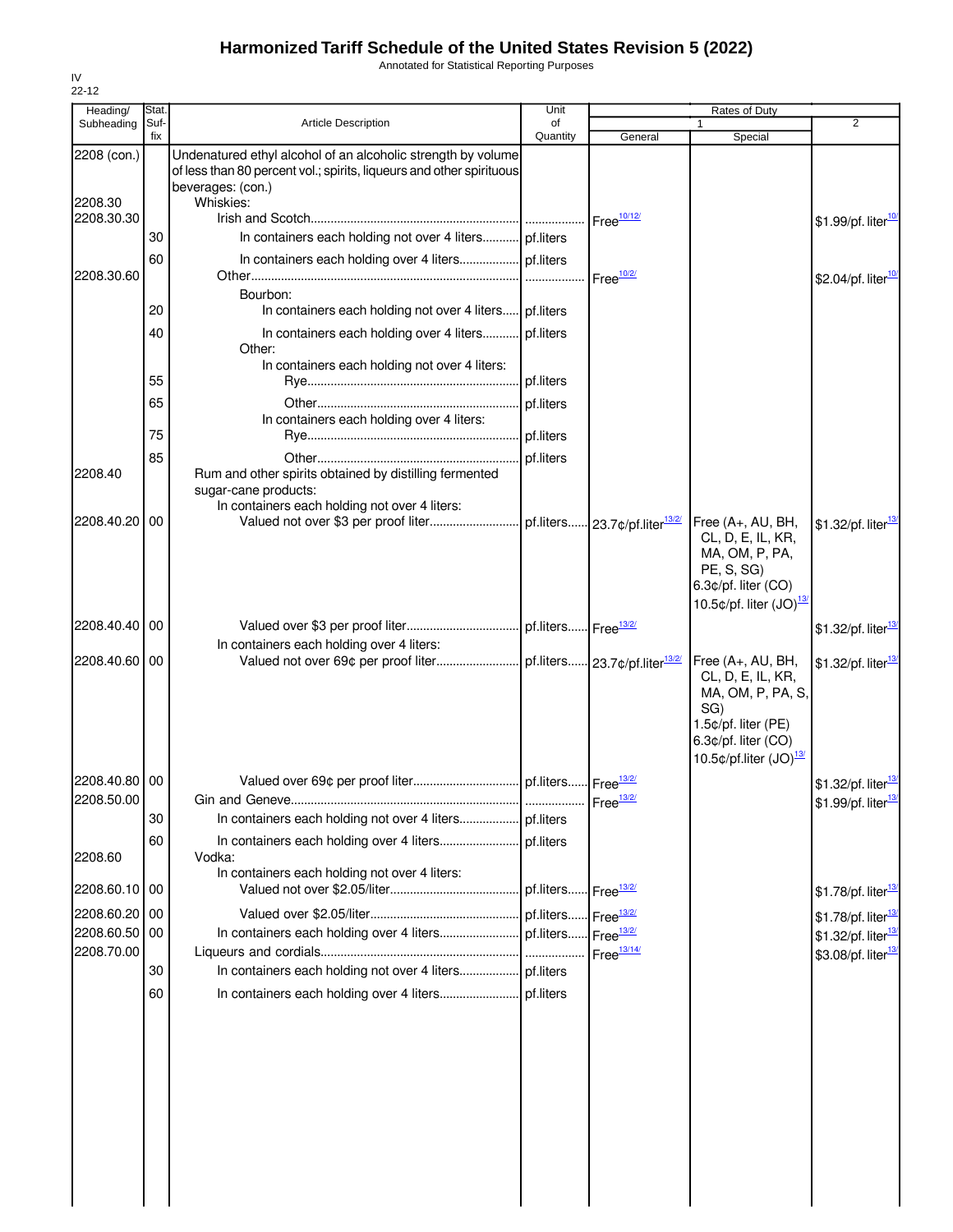Annotated for Statistical Reporting Purposes

| Heading/                    | Stat.           |                                                                                                                                                                     | Unit                            |                                            | Rates of Duty                                                                                 |                                                                  |
|-----------------------------|-----------------|---------------------------------------------------------------------------------------------------------------------------------------------------------------------|---------------------------------|--------------------------------------------|-----------------------------------------------------------------------------------------------|------------------------------------------------------------------|
| Subheading                  | Suf-<br>fix     | <b>Article Description</b>                                                                                                                                          | of<br>Quantity                  | General                                    | 1<br>Special                                                                                  | $\overline{2}$                                                   |
| 2208 (con.)<br>2208.90      |                 | Undenatured ethyl alcohol of an alcoholic strength by volume<br>of less than 80 percent vol.; spirits, liqueurs and other spirituous<br>beverages: (con.)<br>Other: |                                 |                                            |                                                                                               |                                                                  |
| 2208.90.01                  | 00              |                                                                                                                                                                     | pf.liters Free <sup>13/2/</sup> |                                            |                                                                                               | \$1.99/pf. liter <sup>13</sup>                                   |
| 2208.90.05 00               |                 | Bitters:                                                                                                                                                            |                                 |                                            |                                                                                               | \$1.32/pf. liter <sup>13</sup>                                   |
| 2208.90.10 00               |                 |                                                                                                                                                                     |                                 |                                            |                                                                                               | \$1.32/pf. liter <sup>13</sup>                                   |
| 2208.90.12 00               |                 | Brandy:<br>Slivovitz:<br>Valued not over \$3.43/liter:<br>In containers each holding not over 4                                                                     | pf.liters Free <sup>13/2/</sup> |                                            |                                                                                               |                                                                  |
|                             |                 |                                                                                                                                                                     |                                 |                                            |                                                                                               | \$2.35/pf. liter <sup>13</sup>                                   |
| 2208.90.14 00<br>2208.90.15 | 00              | In containers each holding over 4 liters                                                                                                                            | pf.liters Free <sup>13/2/</sup> |                                            |                                                                                               | \$1.32/pf. liter <sup>13</sup>                                   |
|                             |                 | Other:                                                                                                                                                              | pf.liters Free <sup>13/2/</sup> |                                            |                                                                                               | \$2.35/pf. liter <sup>13</sup>                                   |
| 2208.90.20                  | 00              | In containers each holding not over 4 liters:<br>Valued not over \$2.38/liter                                                                                       | pf.liters Free <sup>13/2/</sup> |                                            |                                                                                               | \$2.35/pf. liter <sup>13</sup>                                   |
| 2208.90.25 00               |                 | Valued over \$2.38 but not over                                                                                                                                     | pf.liters Free <sup>13/2/</sup> |                                            |                                                                                               | \$2.35/pf. liter <sup>13</sup>                                   |
| 2208.90.30 00               |                 | Valued over \$3.43/liter                                                                                                                                            | pf.liters Free <sup>13/2/</sup> |                                            |                                                                                               | \$2.35/pf. liter <sup>13</sup>                                   |
| 2208.90.35 00               |                 | In containers each holding over 4 liters:<br>Valued not over \$2.38/liter                                                                                           | pf.liters Free <sup>13/2/</sup> |                                            |                                                                                               | \$1.32/pf. liter $\frac{13}{2}$                                  |
| 2208.90.40 00               |                 |                                                                                                                                                                     |                                 |                                            |                                                                                               | \$1.32/pf. liter <sup>13</sup>                                   |
| 2208.90.46                  |                 |                                                                                                                                                                     |                                 | Free $\frac{13/2}{2}$                      |                                                                                               | \$3.08/pf. liter <sup>13</sup>                                   |
|                             | 30              | In containers each holding not over 4 liters pf.liters                                                                                                              |                                 |                                            |                                                                                               |                                                                  |
|                             | 60              | In containers each holding over 4 liters pf.liters                                                                                                                  |                                 |                                            |                                                                                               |                                                                  |
| 2208.90.50                  | 00              | Tequila:<br>In containers each holding not over 4 liters                                                                                                            | pf.liters Free <sup>13/2/</sup> |                                            |                                                                                               | \$1.68/pf. liter <sup>13</sup>                                   |
| 2208.90.55                  | 00              | In containers each holding over 4 liters                                                                                                                            | pf.liters Free <sup>13/2/</sup> |                                            |                                                                                               | \$1.32/pf. liter <sup>13</sup>                                   |
| 2208.90.71                  | 00              | Imitations of brandy and other spirituous beverages                                                                                                                 | pf.liters Free <sup>13/2/</sup> |                                            |                                                                                               | \$2.35/pf. liter <sup>13</sup>                                   |
|                             |                 | Other:                                                                                                                                                              |                                 |                                            |                                                                                               |                                                                  |
|                             |                 | Spirits:                                                                                                                                                            |                                 |                                            |                                                                                               |                                                                  |
| 2208.90.72 00               |                 | Mezcal in containers each holding not over 4<br><b>liters</b>                                                                                                       | pf.liters Free <sup>13/2/</sup> |                                            |                                                                                               | \$1.78/pf. liter <sup>13/</sup>                                  |
| 2208.90.75 00               |                 |                                                                                                                                                                     | pf.liters Free <sup>13/2/</sup> |                                            |                                                                                               |                                                                  |
| 2208.90.80 00               |                 |                                                                                                                                                                     |                                 | pf.liters 21.1¢/pf.liter <sup>13/15/</sup> | Free (A, AU, BH, CL,                                                                          | \$1.78/pf. liter <sup>13</sup><br>\$4.05/pf. liter <sup>13</sup> |
|                             |                 |                                                                                                                                                                     |                                 |                                            | CO, D, E, IL, KR,<br>MA, OM, P, PA,<br>PE, S, SG)<br>9.3 $\phi$ /pf.liter (JO) $\frac{13}{2}$ |                                                                  |
| 2209.00.00                  | 00 <sub>1</sub> | Vinegar and substitutes for vinegar obtained from acetic                                                                                                            | pf.liters<br>liters             | $0.5$ ¢/pf.liter $\frac{1}{2}$             | Free (A, AU, BH, CL, 2.1¢/pf.liter<br>CO, D, E, IL, JO,<br>KR, MA, OM, P,                     |                                                                  |
|                             |                 |                                                                                                                                                                     |                                 |                                            | PA, PE, S, SG)                                                                                |                                                                  |
|                             |                 |                                                                                                                                                                     |                                 |                                            |                                                                                               |                                                                  |
|                             |                 |                                                                                                                                                                     |                                 |                                            |                                                                                               |                                                                  |
|                             |                 |                                                                                                                                                                     |                                 |                                            |                                                                                               |                                                                  |
|                             |                 |                                                                                                                                                                     |                                 |                                            |                                                                                               |                                                                  |
|                             |                 |                                                                                                                                                                     |                                 |                                            |                                                                                               |                                                                  |
|                             |                 |                                                                                                                                                                     |                                 |                                            |                                                                                               |                                                                  |